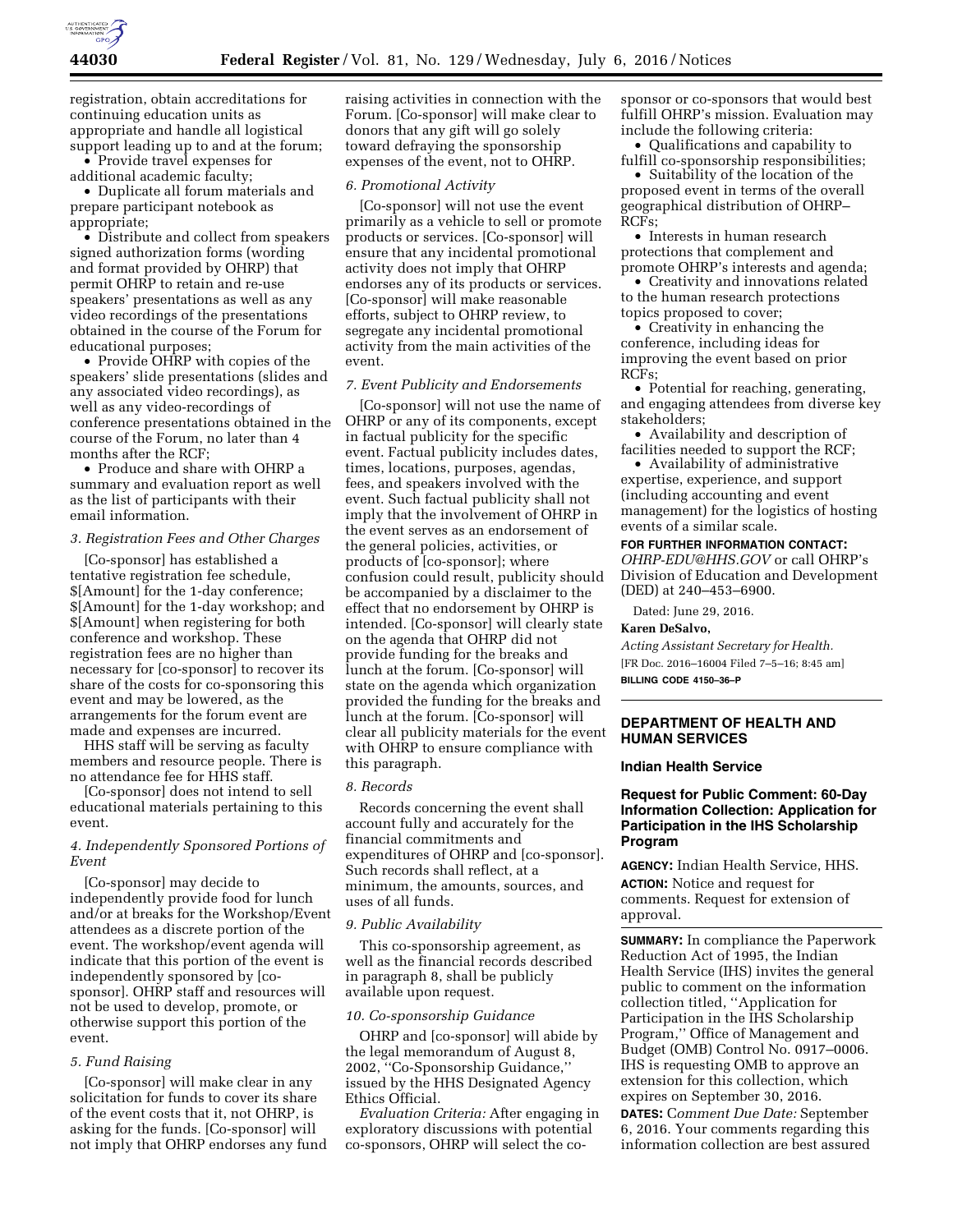of having full effect if received within 60 days of the date of this publication. **ADDRESSES:** Send your written comments, requests for more information on the collection, or requests to obtain a copy of the data collection instrument and instructions to Mr. Robert Pittman by one of the following methods:

• *Mail:* Robert E. Pittman, BPharm, MPH, Acting Chief, Scholarship Branch Director, Division of Health Professions Support, Indian Health Service, 5600 Fishers Lane, Mail Stop: OHR 11E53A, Rockville, MD 20857.

- *Phone:* (301) 443–6197.
- *Email: [Robert.Pittman@ihs.gov.](mailto:Robert.Pittman@ihs.gov)*
- *Fax:* 301–443–6048.

**SUPPLEMENTARY INFORMATION:** This previously approved information collection project was last published in the **Federal Register** (78 FR 49532) on August 14, 2013 and allowed 30 days for public comment. No public

comment was received in response to the notice. The purpose of this notice is to allow 60 days for public comment. A copy of the supporting statement is available at *[www.regulations.gov](http://www.regulations.gov)* (see Docket ID IHS–2016–0005).

*Information Collection: Title:*  ''Application for Participation in the IHS Scholarship Program,'' OMB Control No. 0917–0006. *Type of Information Collection Request:*  Extension of the currently approved information collection ''Application for Participation in the IHS Scholarship Program,'' OMB Control No. 0917–0006. *Form Number(s):* IHS–856–3, IHS–856– 5 through 856–19, IHS–856–21 through 856–24, IHS–817, and IHS–818 are retained for use by the IHS Scholarship Program (IHSSP) as part of this current information collection request. Reporting forms are found on the IHS Web site at *[www.ihs.gov/scholarship.](http://www.ihs.gov/scholarship) Need and Use of Information Collection:* 

The IHS Scholarship Branch needs this information for program administration and uses the information to: solicit, process, and award IHS Pre-graduate, Preparatory, and/or Health Professions Scholarship recipients; monitor the academic performance of recipients; and to place recipients at payback sites. The IHSSP application is electronically available on the internet at the IHS Web site at: *<https://www.ihs.gov/scholarship/> applynow/. Affected Public:* Individuals, not-for-profit institutions and State, local or Tribal Governments. *Type of Respondents:* Students pursuing health care professions.

The table below provides: Types of data collection instruments, Estimated number of respondents, Number of responses per respondent, Annual number of responses, Average burden hour per response, and Total annual burden hours.

| Data collection instrument(s)                              | Number<br>Ωf<br>respondents | Responses<br>per<br>respondent | Total<br>annual<br>response | Burden<br>hour per<br>response* | Annual<br>burden<br>hours |
|------------------------------------------------------------|-----------------------------|--------------------------------|-----------------------------|---------------------------------|---------------------------|
|                                                            | 1.500                       |                                | 3,000                       | $0.42$ (25 min)                 | 1.250                     |
|                                                            | 1,500                       |                                | 1,500                       | $0.13$ (8 min)                  | 200                       |
|                                                            | 1,500                       |                                | 1.500                       | $0.70$ (42 min)                 | 1,050                     |
| Verification of Acceptance or Decline of Award (IHS-856-7) | 350                         |                                | 350                         | $0.13$ (8 min)                  | 47                        |
| Recipient's Initial Program Progress Report (IHS-856-8)    | 1.200                       |                                | 1,200                       | $0.13$ (8 min)                  | 160                       |
| Notification of Academic Problem (IHS-856-9)               | 50                          |                                | 50                          | $0.13$ (8 min)                  |                           |
|                                                            | 50                          |                                | 50                          | $.045$ (25 min)                 | 21                        |
|                                                            | 20                          |                                | 20                          | $0.13(8 \text{ min})$           | 3                         |
|                                                            | 150                         |                                | 150                         | $0.50$ (30 min)                 | 75                        |
|                                                            | 120                         |                                | 120                         | $0.17(10 \text{ min})$          | 20                        |
| Notification of Deferment Program (IHS-856-14)             | 20                          |                                | 20                          | $0.13$ (8 min)                  | 3                         |
|                                                            | 120                         |                                | 120                         | $0.18$ (11 min)                 | 22                        |
|                                                            | 200                         |                                | 200                         | $0.25$ (15 min)                 | 50                        |
|                                                            | 300                         |                                | 300                         | $0.13$ (8 min)                  | 40                        |
| Request for Extern Travel Reimbursement (IHS-856-18)       | 150                         |                                | 150                         | $0.10$ (6 min)                  | 15                        |
|                                                            | 50                          |                                | 50                          | $0.13(8 \text{ min})$           |                           |
|                                                            | 100                         |                                | 100                         | $0.10$ (6 min)                  | 10                        |
|                                                            | 20                          |                                | 20                          | $0.13$ (8 min)                  | 3                         |
|                                                            | 30                          |                                | 30                          | $0.10$ (6 min)                  | 3                         |
|                                                            | 1.500                       |                                | 3.000                       | $0.42$ (25 min)                 | 1.250                     |
|                                                            | 175                         |                                | 175                         | $0.16$ (10 min)                 | 29                        |
|                                                            | 225                         |                                | 225                         | $0.16$ (10 min)                 | 38                        |
| Total                                                      |                             |                                | 12,580                      |                                 | 4.303                     |

\* For ease of understanding, burden hours are also provided in actual minutes.

There are no direct costs to respondents other than their time to voluntarily complete the forms and submit them for consideration. The estimated cost in time to respondents, as a group, is \$46,386 [4,303 burden hours × \$10.78 per hour (2016 GS–3 hourly base pay rate)]. This total dollar amount is based upon the number of burden hours per data collection instrument, rounded to the nearest dollar.

*Requests for Comments:* Your written comments and/or suggestions are invited on one or more of the following points:

(a) Whether the information collection activity is necessary to carry out an agency function;

(b) whether the agency processes the information collected in a useful and timely fashion;

(c) the accuracy of the public burden estimate (the estimated amount of time needed for individual respondents to provide the requested information);

(d) whether the methodology and assumptions used to determine the estimates are logical;

(e) ways to enhance the quality, utility, and clarity of the information being collected; and

(f) ways to minimize the public burden through the use of automated, electronic, mechanical, or other technological collection techniques or other forms of information technology.

*Comment Due Date:* Comments regarding this information collection are best assured of having full effect if received within 60 days of the date of this publication.